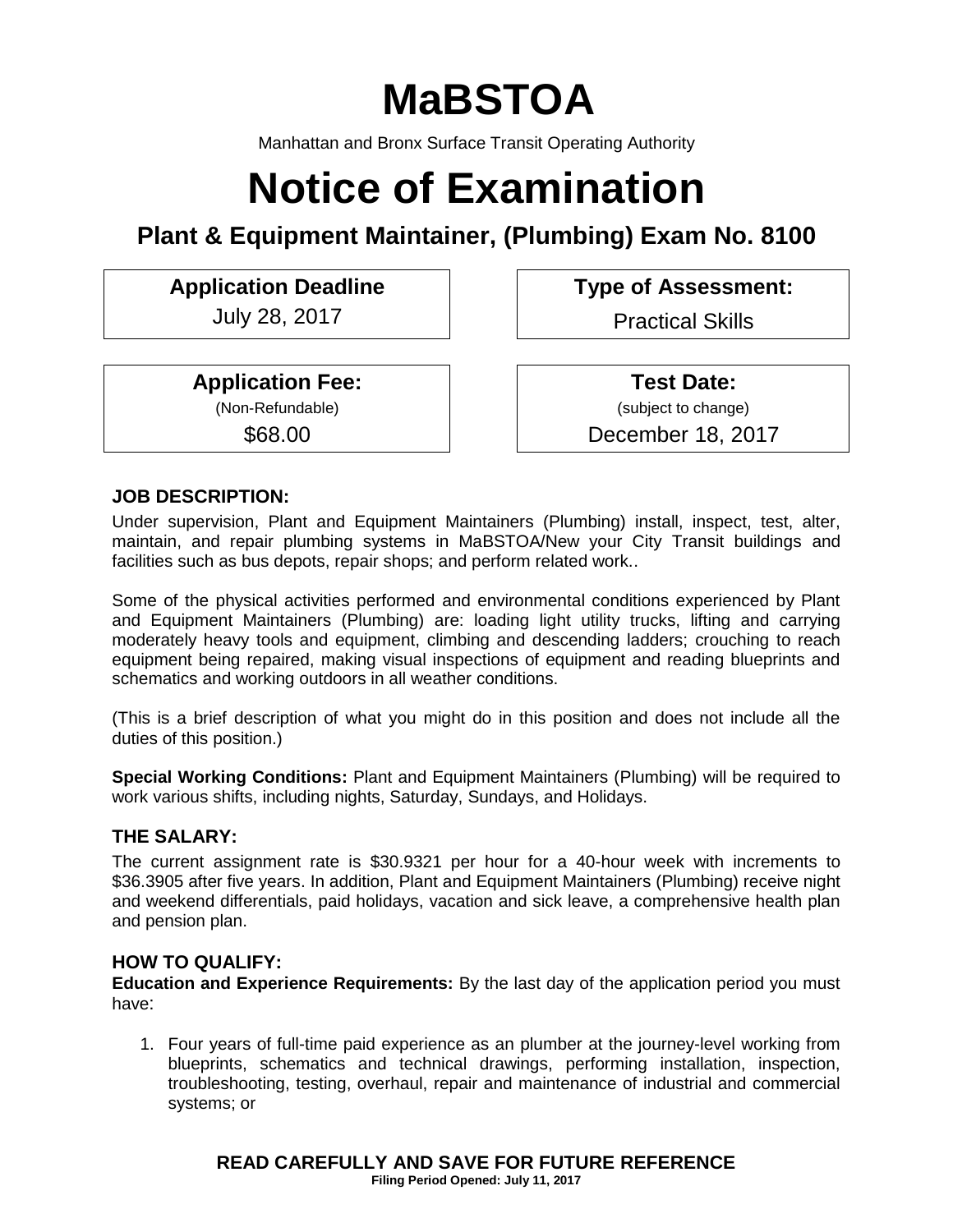#### **How to Qualify (Continue):**

- 2. Three years of full-time paid experience at the journey-level as describe in "1" above, plus graduation from a recognized trade school, vocational high school, or community college with a major sequence of courses in the plumbing industry, or'
- 3. Three years of full-time satisfactory experience at the journey-level described in "1" above, plus two years of relevant full-time satisfactory helper experience as described in "1" above; or
- 4. Completion of a four-year full-time apprenticeship in the plumbing trade recognized by New York State Department of Labor, the U.S. Department of Labor or any state apprenticeship council which is recognized by the U.S. Department of Labor.

You are responsible for determining whether you meet the qualification requirements for this examination prior to submitting the application. If you are marked "Not Qualified," your application fee will **not** be refunded.

#### **REQUIREMENTS TO BE APPOINTED:**

**Driver License Requirement**: At the time of consideration of appointment to Plant and Equipment Maintainer (Plumbing), you must possess a Class B Commercial Driver License valid in the state of New York with proof of residence for the state in which the license was issued. If you moving violations, license suspensions or an accident record, you may bee disqualify. This license must be maintained for the duration of your employment in this assignment.

**Medical Requirements:** You are required to undergo a medical examination.

**Drug Screening Requirement:** You must pass a drug screening in order to be appointed and if appointed, you will subject to random drug and alcohol tests for the duration of your employment. Additionally, if you have tested positive on a drug and alcohol test or had a refusal to test during pre-employment or while employed by a Federal DOT-regulated employer during the applicable period, you must have completed the Substance Abuse Professional (SAP) process required by federal law in order to be appointed to this safety sensitive position.

**Residency:** New York City residency is not required for this position.

**English Requirement:** Candidates must be able to understand and be understood in English.

**Proof of Identify:** Under the Immigration Reform and Control Act of 1986, you must be able to prove your identity and your right to obtain employment in the United States prior to employment with New York City Transit/MaBSTOA.

# **HOW TO OBTAIN AN APPLICATION:**

During the application period, you may obtain an Application for this examination online at <http://mta.info/nyct/hr/appexam.htm> or in person at the MTA Exam Information Center as indicated below.

**MTA EXAM INFORMATION CENTER:** Open Monday through Friday, from 9 AM to 3 PM, in the lobby of 180 Livingston Street, Brooklyn, New York. Directions: take the A, C, F or R trains to the Jay Street Metro-Tech Station or, the 2 or 3 train to the Hoyt Street Station.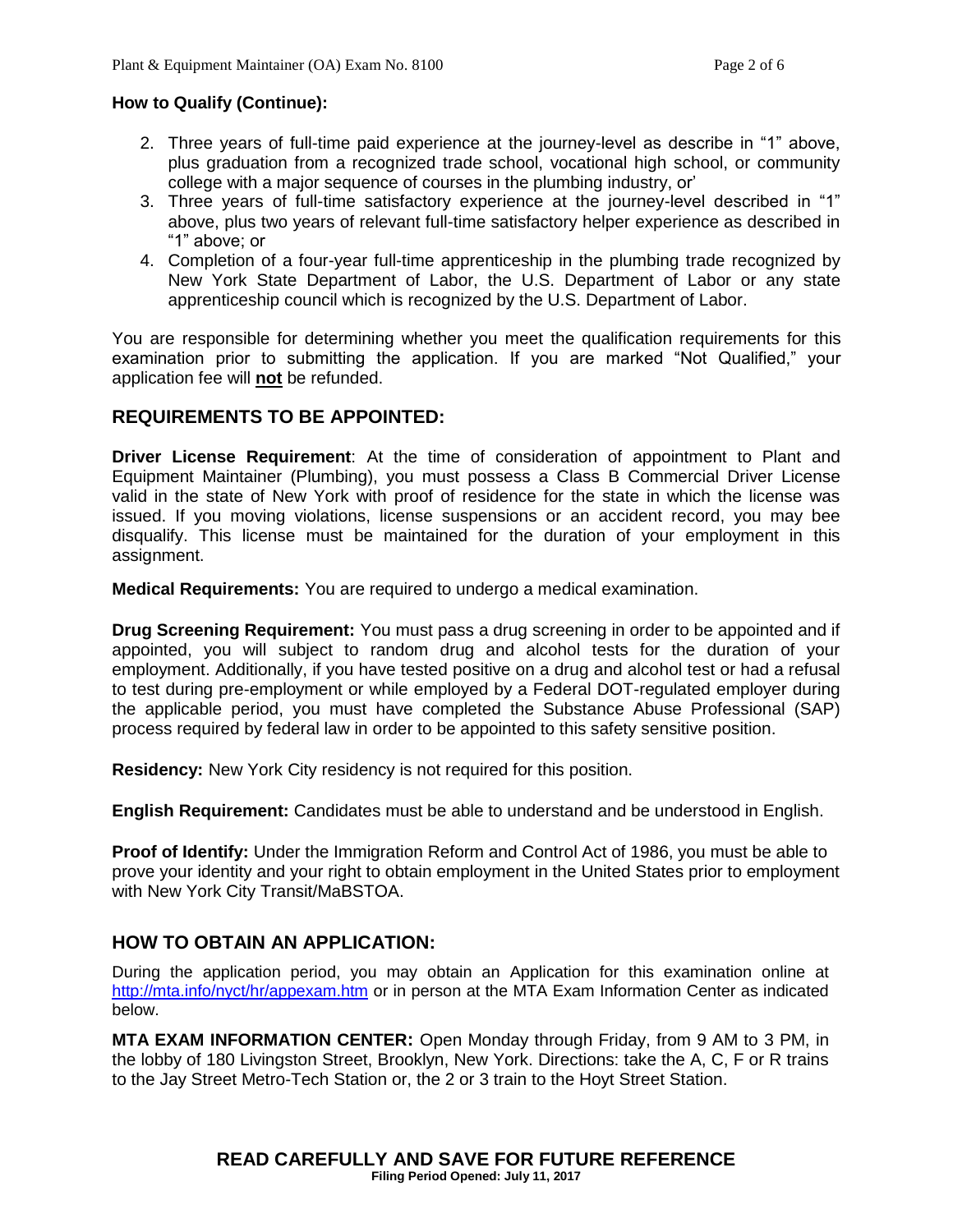#### **REQUIRED FORMS:**

- **1. Application:** Make sure that you follow all instruction with your Application, including payment of fee. Save a copy of the instructions for future reference.
- **2. Education and Experience Test Paper:** Write your social security number in the box at the top of each page, and the examination title and number in the box provided. This form must be filled out completely and in detail for you to receive your proper rating.
- **3. Foreign Education Fact Sheet (Required only if you need credit for your foreign education for this examination):** If you were educated outside the United States, you must have your foreign education evaluated to determine its equivalence to education obtained in the United States. The services that are approved to make this evaluation, as well as instructions on how to submit his evaluation are listed in the Foreign Education Fact Sheet included with your application packet. When you contact the evaluation service, ask for a "document-by-document" (general) evaluation of your foreign education.

You are responsible for keeping your address up to date. Only the address on file with New York City Transit/MaBSTOA//MTA Bus will be used to mail correspondence.

# **HOW TO SUBMIT AN APPLICATION AND PAY THE APPLICATION FEE:**

If you believe you meet the requirements in the "How to Qualify" section, you must apply by mail as indicated below. New York City Transit will **not** accept *Applications* in person.

#### **Application by Mail must:**

- 1. Include all the required forms, as indicated in the Required Forms section above.
- 2. Be postmarked by the last day of the application period.
- 3. Be mailed to the address in the Correspondence Section of this notice.
- 4. Include the appropriate fee in the form of a money order.

#### **The Money Order (Postal Money Order Preferred) must:**

- 1. Be made payable to MTA New York City Transit.
- 2. Be valid for one year.
- 3. Have the following information written on it: your name, home address, the last four digits of your social security number, and the exam title and exam number.
- 4. Include the appropriate fee in the form of a money order.

Save your money order receipt for future reference and proof of filing an *Application*.

Cash and personal checks will **not** be accepted.

# **ADMISSION LETTER:**

An *Admission Letter* will be mailed to you about 10 days before the start date of the practical skills test. If you do not receive an *Admission Letter* at least 4 days before the test date, you may obtain a duplicate letter at the MTA Exam Information Center located in the lobby of 180 Livingston Street, Brooklyn, NY 11201, Mondays through Fridays, 9 AM to 3 PM. A paper copy of the *Admission Letter* is your ticket for admission to the test.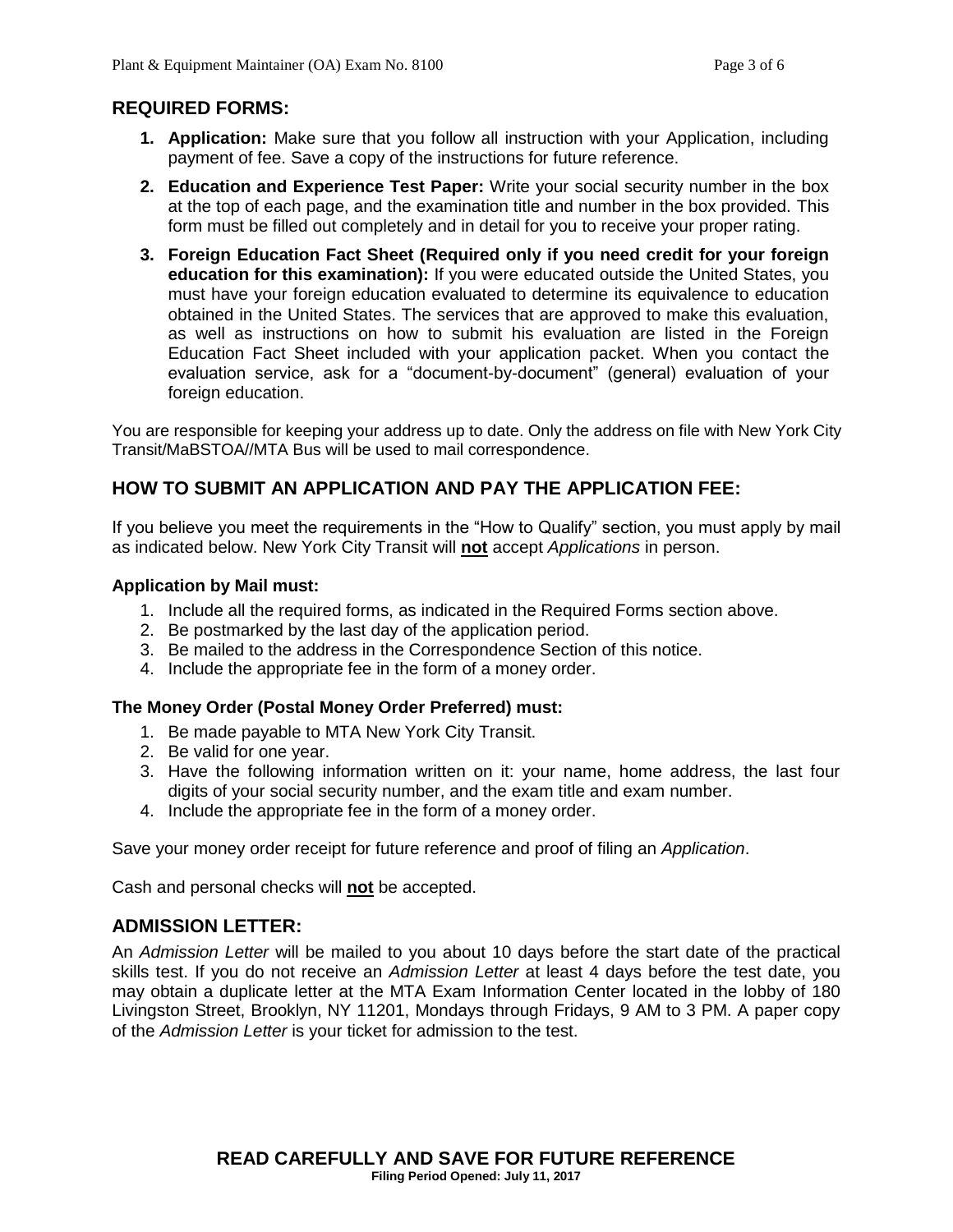# **THE TEST:**

The practical skills test will require you to demonstrate your plumbing skills. A score of 70 is required to pass. Ties resulting from identical scores will be broken in an equitable manner to be determined by the NYT Transit Personnel Testing, Selection and Classification Unit.

#### **TEST ADMINSTRATION GUIDELINES:**

**Warning:** You are not permitted to enter the test site with cellular phones, beepers, pagers, cameras, portable media players, or other electronic devices. Calculators are permitted: however, they must be hand-held, battery or solar powered, numeric only. Calculators with functions other than addition, subtraction, multiplication and division are prohibited. Electronic devices with an alphabetic keyboard; or with word processing or date recording capabilities such as planners, organizers, etc. are prohibited. If you sue any of the these devices in the building at any time before, during or after the test, you may **not** receive your test results, your test score may be nullified, and your application fee will **not** be refunded.

**Leaving:** you must leave the test site once you finish the test. If you leave the test site after being fingerprinted but before finishing the test, you will not be permitted to re-enter. If you disregard this instruction and re-enter the test site, you may not receive your test results, your score will be nullified, and your application fee will not be refunded.

**Required Identification:** You are required to bring one (1) form of valid (non-expired) signature and photo bearing identification to the practical skills test site. The name that was used to apply for the exam must match the first and last name of the photo ID. A list of acceptable identification documents is provided below. If you do not have an acceptable ID, you may be denied testing. Acceptable forms of identification (bring one) are as follows: State issued driver's license, State issued identification card, US Government issued Passport, US Government issued Military Identification Card, US Government issued Alien Registration Card, Employer ID with photo, or Student ID with photo.

#### **THE TEST RESULTS:**

If you pass the practical skills test and are found qualified, your name will be place in final score order on an eligible list and you will be given a list number. You will be notified by mail of your test results. You will be notified by mail of your test results. As vacancies occur, candidates will be considered for appointment in eligible list order. If you meet all requirements and conditions, you will be considered for appointment when your name is reach on the eligible list.

#### **SPECIAL ARRANGEMENTS:**

**Special Test Accommodations:** If you plan to request a special testing accommodation due to disability or an alternate test date due to your religious belief, follow the instructions included with you Application and mail your request to the address found in the "Correspondence Section" below no later than 30 days prior to the scheduled test date.

#### **Make-up Test:**

You may apply for a make-up test if you cannot take the test on the regular test date for any of the following reasons:

- 1. Compulsory attendance before a public body; or
- 2. On-the-job injury or illness where such applicant is an employee of any agency of the Metropolitan Transportation Authority (MTA) of New York State; or
- 3. Absence for one week following the death of spouse, domestic partner, parent, sibling, child or child of a domestic partner; or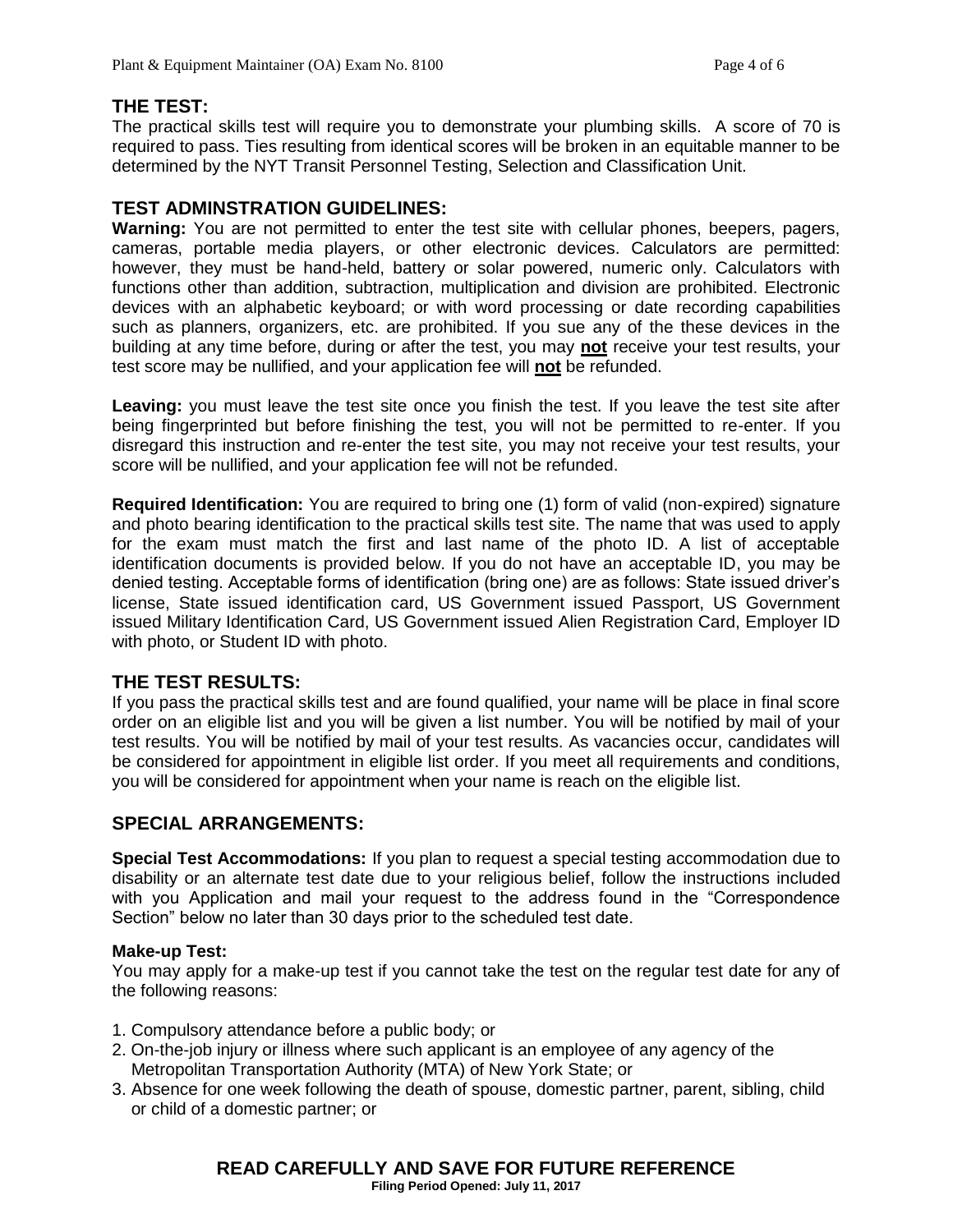#### **Make-Up Test: (Continued)**

- 4. Absence due to ordered military duty; or
- 5. A clear error for which MTA NYC Transit is responsible; or
- 6. A temporary disability, pregnancy-related, or child-birth-related condition preventing you from taking the test.

To request a make-up test, mail your request and your documentation of special circumstance to the address found in the "Correspondence Section" below within one week of your scheduled test.

#### **ADDITIONAL INFORMATION**

**Probation**: Each appointee will be required to successfully complete a one-year probationary period, during which time the appointee may be terminated.

**Promotional Examination**: A promotional examination for this title is being held for eligible MaBSTOA employees. The names appearing on the promotion list will be considered first in filing vacancies with the MTA.

# **CORRESPONDENCE SECTION**

**Change of Contact Information:** It is critical that you promptly notify us of any change to your contact information (telephone number, mailing address and/or email address). You may miss important information about your exam(s) or consideration for appointment, including important information that may require a response by a specified deadline, if we do not have your correct contact information. To update your contact information with MTA MaBSTOA, you may:

- 1. Visit us at the MTA Exam Information Center;
- 2. Email us at [examsunit@nyct.com](mailto:examsunit@nyct.com) with the subject named "Contact Info Update";
- 3. Mail us at the address below, with the words "Contact Info Update" next to the exam title.

Your request must include your full name, exam title, exam number and your old and new telephone numbers, mailing and/or email address.

**If you are a current MTA employee, all changes to your employee contact information must be made through the MTA Business Service Center (BSC) via the employee portal at** [http://www.mymta.info.](http://www.mymta.info/)

All other correspondence must be sent to the following address:

Plant & Equipment Maintainer, (Plumbing) Exam No. 8100 MTA New York City Transit 180 Livingston Street, Room 4070 Brooklyn, NY 11201